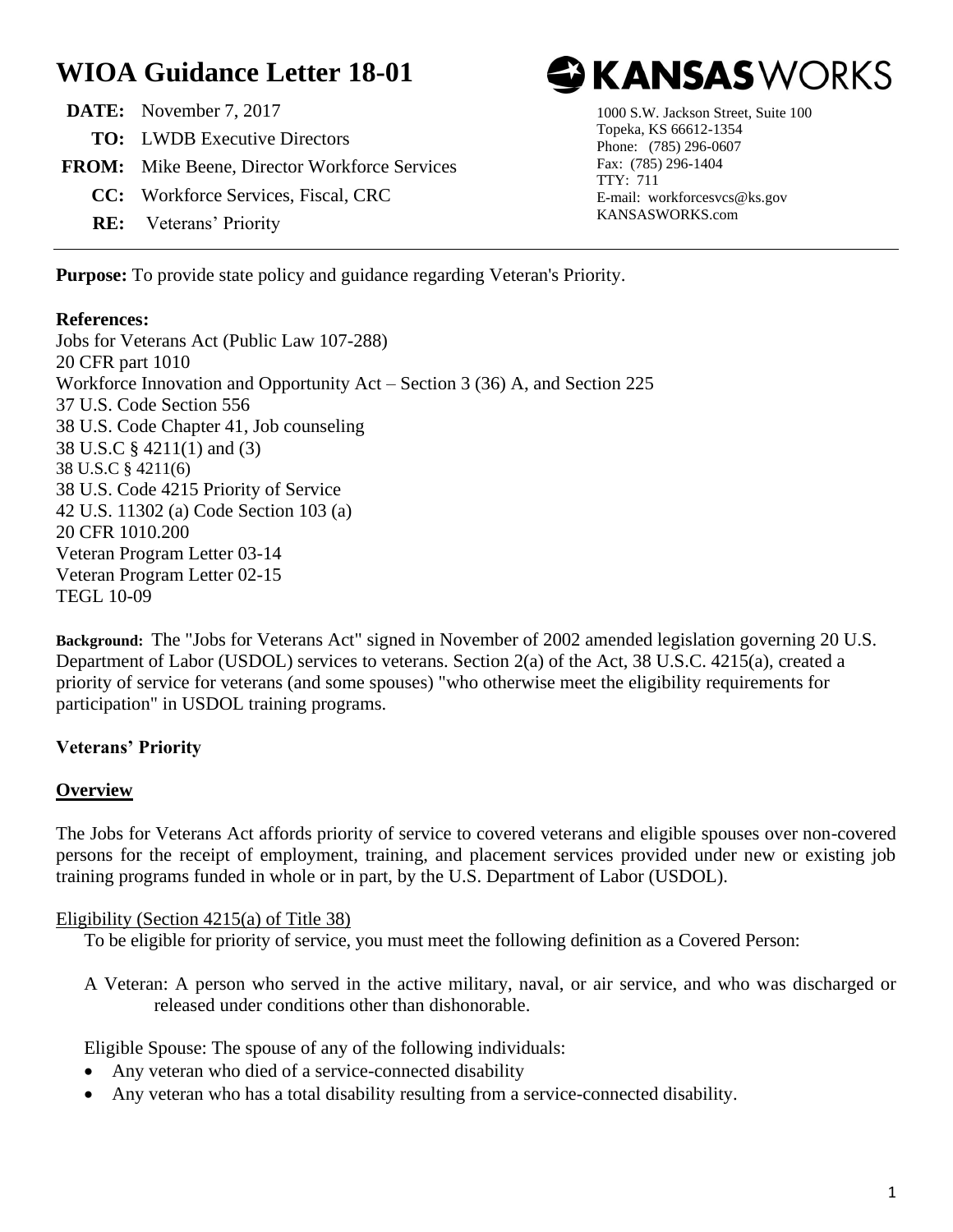- Any veteran who died while a disability so evaluated was in existence.
- Any member of the Armed Forces serving on active duty who, at the time of application for assistance under this section, is listed, pursuant to Section 556 of title 37 U.S.C. and regulations issued by the Secretary concerned, in one or more of the following categories and has been so listed for a total of more than 90 days:
- Missing in action
- Captured in the line of duty by a hostile force
- Forcibly detained or interned in line of duty by a foreign government or power
- Any Veteran who has total disability resulting from a service-connected disability
- Any Veteran who died while a disability so evaluated was in existence

## What 'Priority of Service' means (TEGL 10-09 Sec 7)

Priority of Service means that veterans' eligible spouses are given priority over non-covered persons for the receipt of employment, training, and placement services provided under a qualified job training program. For example, this could mean:

- The covered person receives access to the service or resource earlier in time than the non-covered person; or
- If the service or resource is limited, the covered person receives access to the service or resource before the non-covered person.

It is the responsibility of all workforce staff to ensure that Priority of Service is carried out and report all issues to their supervisor. For further information see the Priority of Service for Veterans and Eligible Spouses Policy (TEGL 10-09, Sec 8).

## *Definitions*

Priority of Service - A covered person shall be given priority with respect to any qualified job training program, over non-veterans for the receipt of employment, training, and placement services provided under that program, notwithstanding any other provision of law. (20 CFR1010.110)

*Covered Person* - The term *covered person* means any of the following individuals:

- 1. A veteran; and
- 2. The spouse of any of the following individuals:
	- a. Any veteran who died of a service-connected disability;
		- b. Any member of the Armed Forces serving on active duty who, at the time of application for assistance is listed, and has been so listed, for a total of more than 90 days as:
			- missing in action,
			- captured in line of duty by a hostile force, or
			- forcibly detained or interned in line of duty by a foreign government or power;
		- c. Any veteran who has a total disability resulting from a service-connected disability; or
		- d. Any veteran who died while a disability so evaluated was in existence.

## **Impact on Workforce Development Programs**

Priority of service to veterans should be provided within the context of existing policies, operational management, and related work processes. Consistent with this principle, the Jobs for Veterans Act does not change the requirement that participants must meet eligibility requirements for DOL funded programs, nor does it change local area ability to budget funds for individualized and training services. Local programs are not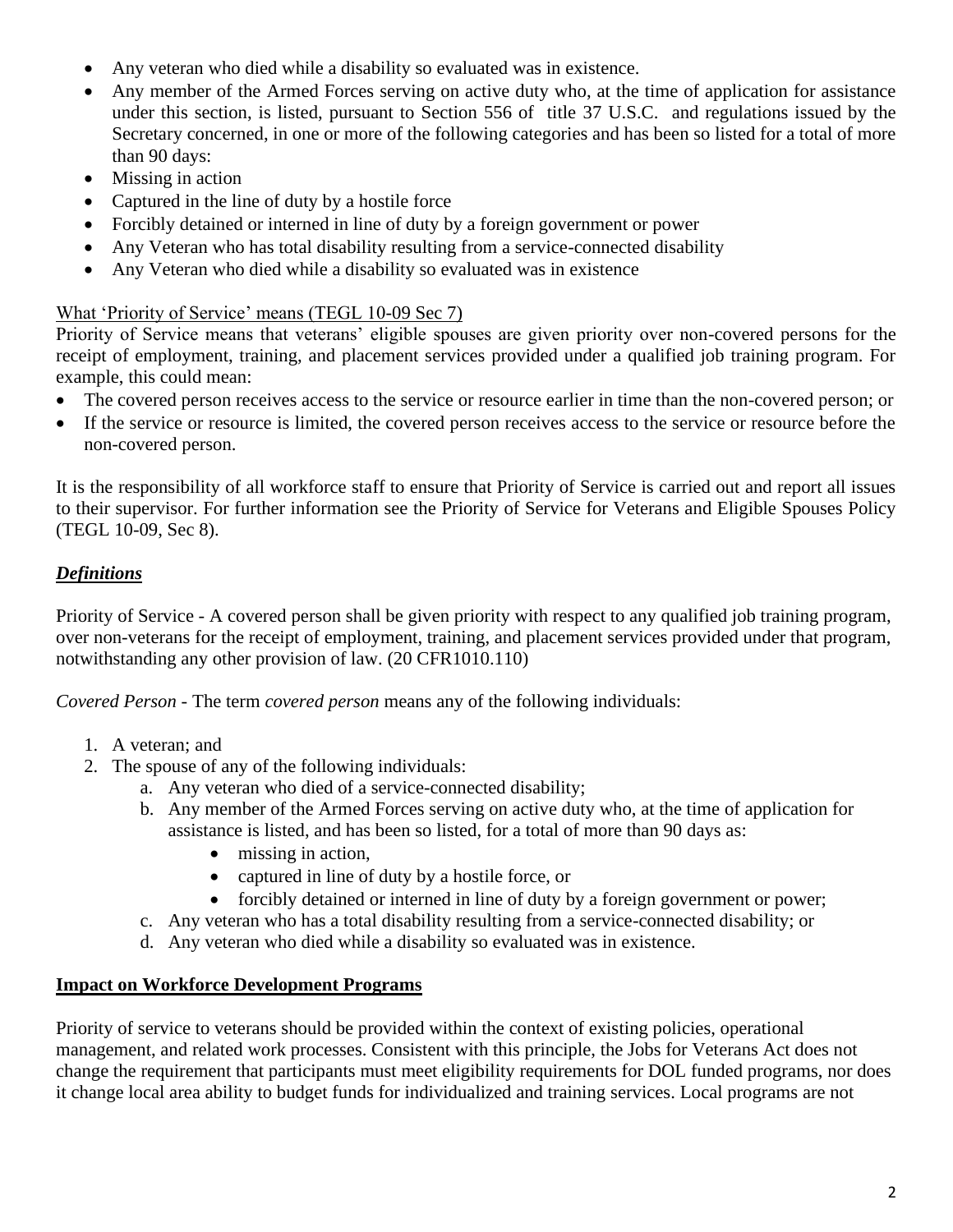required to change their allocations among services to reserve funds for veterans, but are required to ensure that eligible covered persons are given priority over non-veterans for all available services.

When there is a registration requirement associated with receipt of services for an impacted program or grant, collection of the individual's veteran status is necessary. Veteran Self-attestation are the only current procedures for verification of service however; The Disabled Veterans' Outreach Program's Coordinator (DVOP) is available to assist local program staff in determining and documenting the eligibility of veterans (and covered persons). In addition, the DVOP will request affirmation of the covered persons' status by utilizing [www.archives.com](http://www.archives.com/) or [www.Ebenefits.va.gov](http://www.ebenefits.va.gov/) through the Veteran's Administration. (Veterans Program Letter 02-15)

The Local Veteran Employment Representative (LVER) monitors the participation of veterans and covered persons in federally funded employment and training programs, monitors federal agency listings of vacant positions with the American Job Center (herein referred to as One-Stop center) reports any information regarding suspected failure to list openings and/or provide required priority or other special consideration to the State Veterans Service Manager (SVSM).

Any informational or service delivery Web site developed with funding from an impacted program or grant shall provide information on veterans' priority and how to access assistance via the nearest One-Stop center in receiving priority service from any applicable program or grant. Self-service tool instructions on accessing veterans' priority assistance are expected to go beyond mention of, or referral to, LVER and DVOP.

Specific grant language on the veterans' priority shall be required in all grant agreements to ensure that grantees are fully aware of the new law's requirements and of their obligation to design service delivery strategies accordingly. However, no formal grant modification will be required. Department of Labor Employment and Training Administration (ETA)will provide all grantees with the necessary grant language (consistent across all grants) in the form of a unilateral modification that elaborates upon the existing ETA grant provision that currently requires compliance with all federal laws (including newly enacted ones).

The Local Workforce Development Board (Local Board) must develop and maintain a policy that addresses how priority of services to veterans and other covered persons will be applied. This policy must apply to all WIOA Title I funded programs.

## **Interaction With Programs That Target Specific Groups**

For programs with existing targeting provisions, the veterans' priority must be applied by assessing a person's status in light of both the veterans' priority and the existing provision(s). The terms used for these targeting provisions (such as priority, preference, and spending requirements or limitations) vary by program and are not as important as the effect the provisions have on the program. It is necessary to distinguish the targeting provisions that are statutory and mandatory compared with those that are regulatory and/or optional. The veterans' priority is a statutory mandate, but one that is not intended to displace the core function of the program.